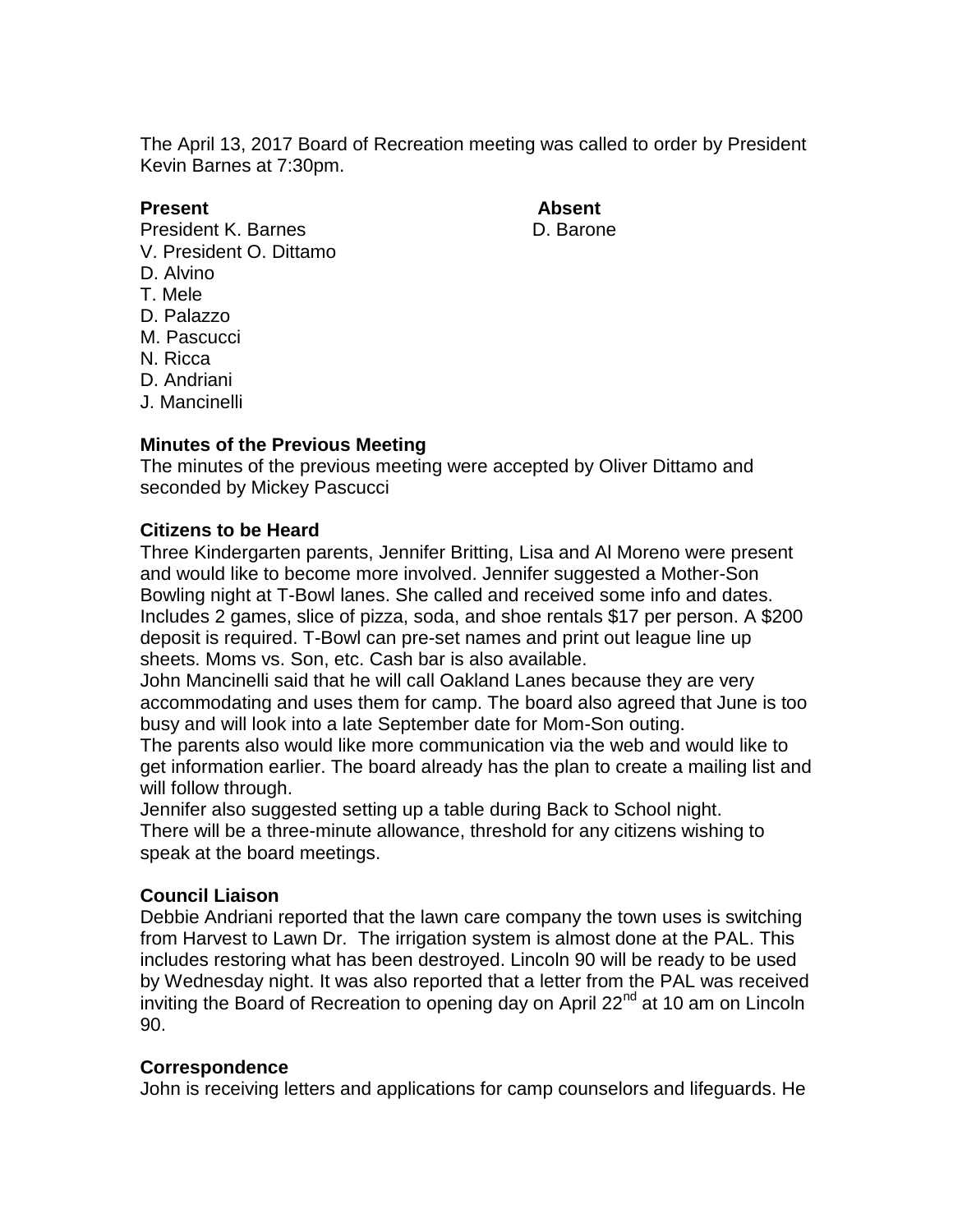will also be emailing all workers from last year to see if they would like to return to work this summer. John also reported that the American Legion is having their May 28<sup>th</sup> parade at 1 pm and we are invited to participate.

# **Financial**

The balance in the account is \$9208.12. New balance next month will be added. Photo booth paid and two checks were cut for summer concerts. The Bunny Breakfast cost us \$1200. Over \$3000 needs to be paid to the Brownstone for the breakfast still.

#### **Personnel**

John Mancinelli stated that anyone inquires about becoming a camp counselor, they must be 16 years old, Totowa resident, and need to send letter requesting application to the Recreation office. Lifeguards must be CPR certified and trained.

# **Fields and Grounds**

Tom Mele sent report to Kevin. Tree limbs down at various parks. Mickey Pascucci will email report. There was another complaint about PAL park suggesting rubber mats be placed at the end of the slides. A grant was put in for new PAL park equipment.

### **Permits**

Mickey has compiled a sheet that breaks up permits by field names. He will scan, copy and email the excel worksheet and completed permit sheet to the board. Each group that has been granted field use was already given a copy of dates and permit breakdowns.

Kevin also stated the continued importance of Sting participants continuing to play for town rec.

#### **Pool**

John Mancinelli met with Nicole and Pam, Pool Secretary. They will be meeting with Jimmy and the inspector a couple of times in the near future to go over sanitary code.

Sign ups for camp and pool are Wednesday, May  $17<sup>th</sup>$  and Wednesday, May 24<sup>th</sup> at the library from 6:30-9:00. It is requested that all board of recreation members attend to help out both nights. We also put in a library request for both rooms to help with traffic flow on sign up nights. Kevin will make signs for sign ups allocating the designated areas, such as A-M, new members, picture station, renewing, etc.

For people interested in signing up for both, they must sign up with the camp first to get the discount.

August and weekend memberships for pool are gone and will not be included in pamphlet this year due to low registrations.

Guest passes have increased from 200 to 500. 3 books per family are allowed at